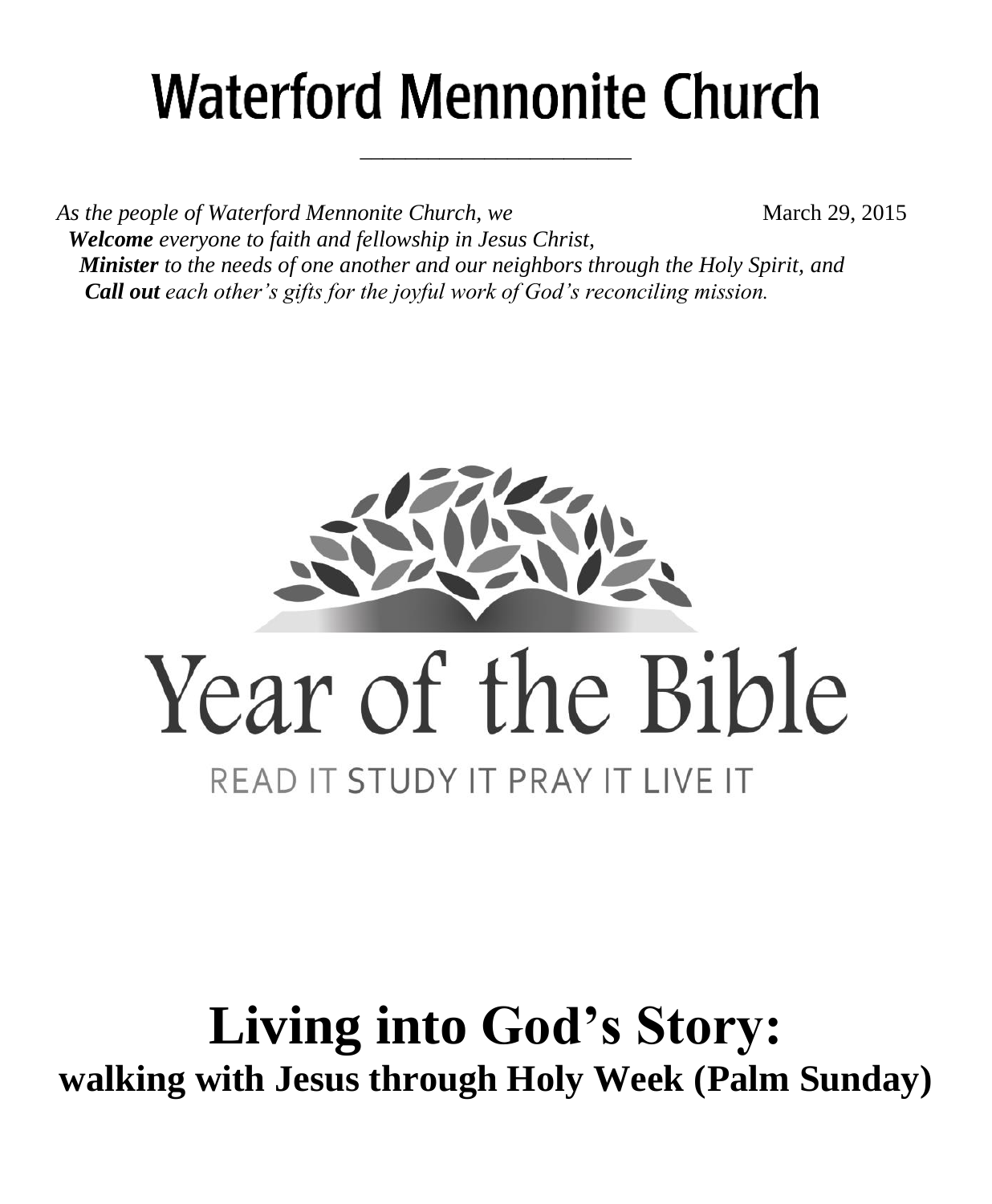| <b>Visualizing Scripture</b>                     |                                                                               |                              |
|--------------------------------------------------|-------------------------------------------------------------------------------|------------------------------|
| Prelude                                          |                                                                               | <b>Ruthie Saunders</b>       |
| Welcome and lighting of the peace lamp*          |                                                                               | <b>Steve and Debbie Fath</b> |
| Congregational recitation of Matthew 5:43-48     |                                                                               |                              |
| Gathering songs                                  | Shine, Jesus, shine<br>Hear our praises<br>Our God is an awesome God          | J.D. Smucker                 |
| Old Testament reading                            | Zechariah 9:9-10                                                              | Ron Weirich                  |
| Congregational singing                           | Joy to the world<br>Hosanna, loud hosanna                                     | H 318<br>H 238               |
| Call to worship                                  |                                                                               |                              |
| Congregational singing                           | Hail to the Lord's anointed                                                   | H 185                        |
| Offering                                         | Please pass the friendship pads as we give our offerings                      | <b>Ruthie Saunders</b>       |
| New Testament reading                            | Mark 11:1-11<br>Please stand, if able                                         | Krista Allen, Steve Fath     |
| Sermon                                           | "A tale of two processions"                                                   | Neil Amstutz                 |
| Song of response<br>Slowly turning, ever turning |                                                                               | SJ 23                        |
|                                                  | Welcoming back pastor Cindy Voth from maternity leave                         |                              |
| Sharing and congregational prayer                |                                                                               | Velma Swartz                 |
| Benediction                                      |                                                                               |                              |
| Sending with Lenten reflections                  |                                                                               |                              |
|                                                  | $H = H$ ymnal: A Worship Book; $SJ = Sing$ the Journey; $SS = Sing$ the Story |                              |

<sup>\*</sup>We light the peace lamp every Sunday to lament all unnecessary and violent loss of life around the world.

**Living Stream Worship: Both services are live streamed at** [www.waterfordchurch.org](http://www.waterfordchurch.org/)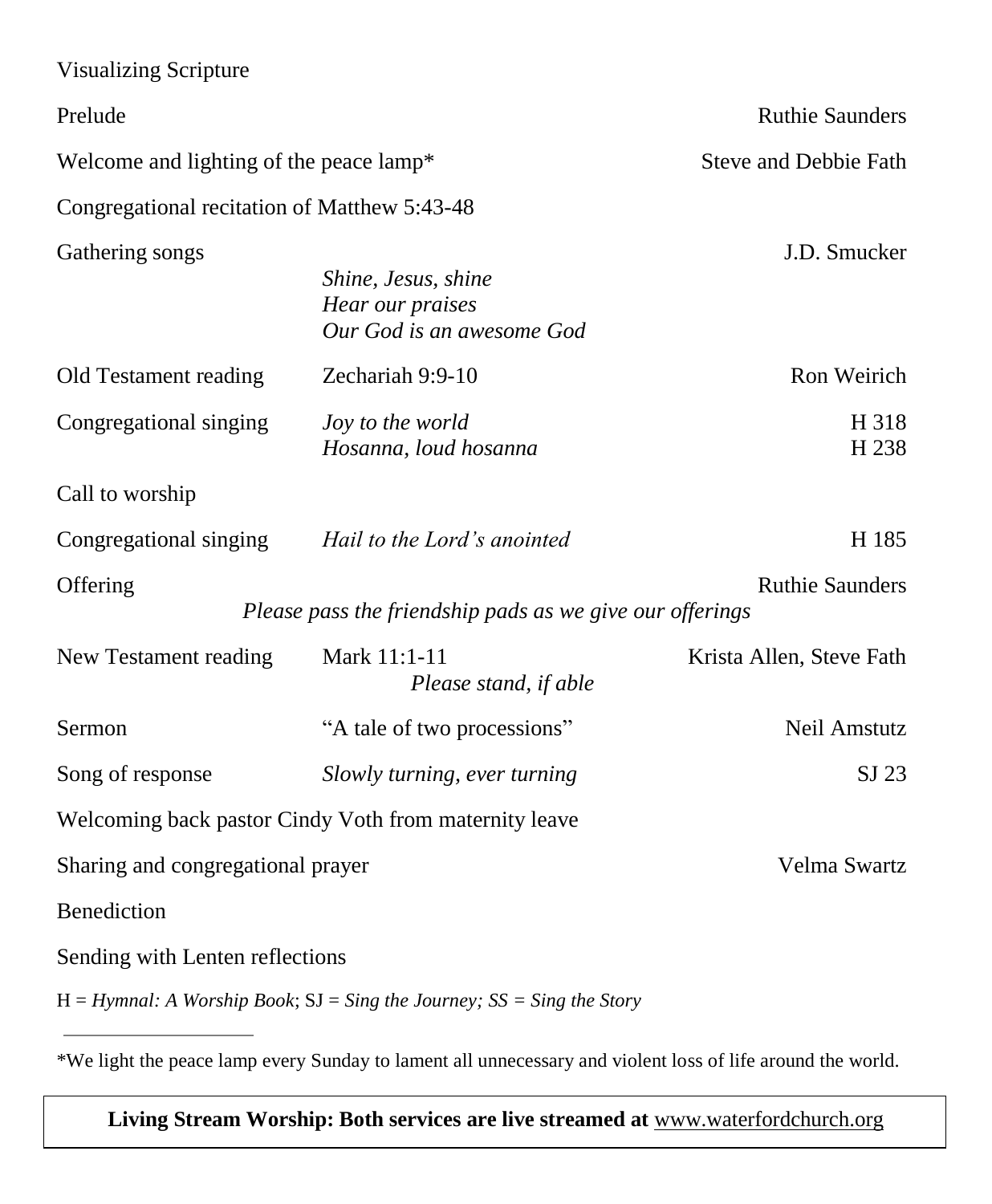# **Prayers for Brothers and Sisters**

*Janet Stucky of Mennonite Mission Network,* serving as nutritional consultant at Bethesda Hospital in Benin. Pray for funding and the implementation of the program.

Pray for safety for *all who are traveling* for spring break.

*Jayne Hamiel*, recovering from knee surgery.

*Mission & Service Ministry Team,* as they coordinate care and leadership for Waterford members who are serving in other places.

*Ed Toole, Shirley Toole's husband,* recovering from open-heart surgery.

### **Welcome, Guests**

Large print copies of the bulletin and the hymnal and hearing aid systems are available from the ushers. Sermon boards for children are available at the back door; please pick one up as you enter. You are encouraged to bring infants through age two children to the nursery. Pick up the newsletter, *Buzz,* from the welcome kiosk in the foyer.

## **Welcome Team**

| Greeter/Hosts  | Doug and Janette Yoder; Sheldon Swartz                           |
|----------------|------------------------------------------------------------------|
| Ushers         | Ken Otto, Ken Houtz $(1st)$ ;                                    |
|                | Glenn Reinford, Byron Yoder, Don Miller $(2nd)$                  |
| <b>Nursery</b> | Len Harms, $(1st)$ ; Vicki Weirich, Ami Schlamersdorf (nurture); |
|                | Sandy Kauffman, $(2nd)$                                          |
| Audiovisual    | Len Emery, Kathy Emery, Nathan Berkey                            |

# **Today**

| $8:00/10:45$ a.m. Worship |                                                   |
|---------------------------|---------------------------------------------------|
| $9:15$ a.m.               | Coffee and fellowship                             |
| $9:30$ a.m.               | Nurture hour—classes for all ages                 |
| $12:00$ p.m.              | College students' fellowship meal/fellowship hall |